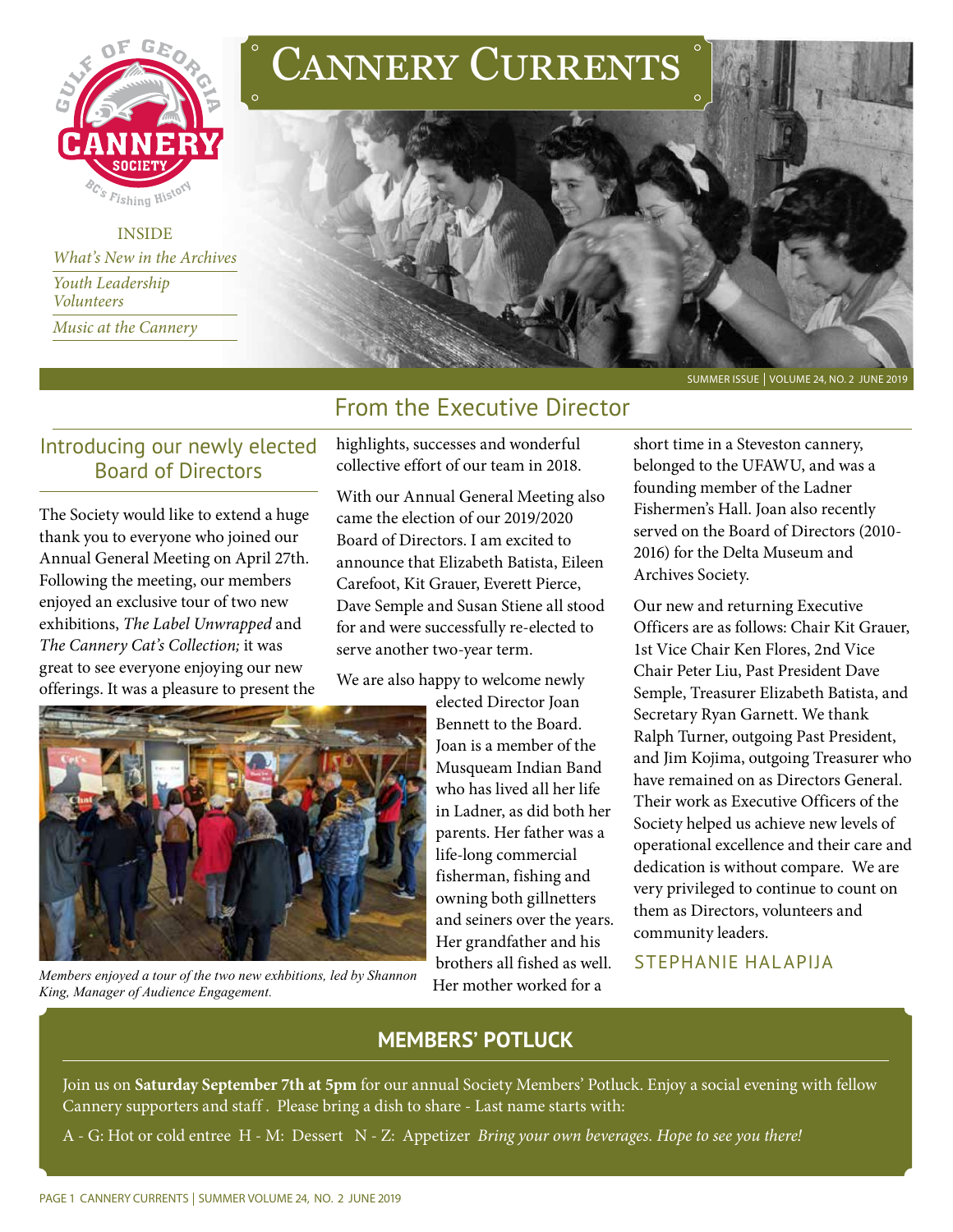## What's New in the Archives

Three T4 slips with mailing envelopes as well as a set of five ration booklets all belonging to a Mr. Wong Say/ Sae/ See (the name is spelled differently in multiple places on the documents) was recently donated to our archives.

These documents are of particular interest for our collection, as two of the T4 slips (one from 1945, one from 1946) and the associated envelopes list the employer as "The Canadian Fishing Co. Ltd, Gulf of Georgia Cannery, Steveston, BC", while the third T4 (also from 1946) shows the employer as the Tai On Company of Victoria BC, Inverness Cannery (on the Skeena River). Four of the five ration books also list Inverness Cannery as the location of residence for Wong Say/ Sae/ See.

He eventually established a merchant business in Victoria on the block between Fisgard Street and Cormorant Street (now Pandora Ave.). Because of his knowledge of English, he was able to act as a go-between or broker for supplying labourers for the railway, logging, and canning industries. Mr. Wong Say/ Sae/ See was likely one of these labourers hired through Karen's grandfather, which is probably why his T4 slips were sent to his business address.

## HEIDI RAMPFL

This collection came to the donor, Karen Won, from her grandfather via her aunt. Her grandfather was born in China in 1890 and came to Canada 1906 with his father to work and get an education, which included learning English.

| <b>I NAME AND ADDRESS OF EMPLOYER</b><br>$\circledast$<br>The Canadian Fishing Co.<br>Culf of Georgia Cannery.<br>Steveston, B.C. |                 | This Silp Must Be Attached to Your Incame Tax Beturn<br>Ar. Wong Say,<br>Cormorant Street.<br>Victoria B.C. |                   |                                                                                                             |                                |                                      | EMPLOYEE'S                                                    |  |
|-----------------------------------------------------------------------------------------------------------------------------------|-----------------|-------------------------------------------------------------------------------------------------------------|-------------------|-------------------------------------------------------------------------------------------------------------|--------------------------------|--------------------------------------|---------------------------------------------------------------|--|
| martin                                                                                                                            |                 |                                                                                                             | $\Omega$<br>wir   | 323.00                                                                                                      |                                |                                      | $-61$                                                         |  |
| 20alEmployee's Unemployment<br>Inaurunce Number<br>Name MUST appear on each Slip.                                                 | $\rightarrow W$ | dents:                                                                                                      | 4 No. of 3 Period | <b>STotal Salaries or Wages</b> 7 Value of Free<br>M. S.   Depen-   Employed   plan beans, etc., before re- | Board, Living<br>Accommodation | 3. Amount of<br>Pension<br>Deduction | 9 Total of Income Tax<br>deductives<br>1 Jan. to 31 Dec. 1943 |  |





 *An envelope containing Mr. Wong Sae's T4 slips for 1946, sent from the Gulf of Georgia Cannery.*

| <b>RATION</b>                                       |               | <b>CARNET DE</b>                                   |
|-----------------------------------------------------|---------------|----------------------------------------------------|
| <b>BOOK 2</b>                                       |               | <b>NEMENT 2</b>                                    |
| <b>RB-50</b>                                        | <b>CANADA</b> |                                                    |
| Name<br>Nom.                                        |               |                                                    |
| Street Address or R.R. No.<br>No et rue ou R.R. No. |               |                                                    |
| City or Town<br><b>Ville ou village</b>             |               |                                                    |
| Prefix and<br><b>Serial Number</b>                  | 0/0330        | No de Série<br>(avec lettres)                      |
| Age if under 16.<br>i i sku fo                      |               | Age, si moins de 16 ans<br><b>TION W. P. T. B.</b> |
|                                                     | ош<br>ω       | NNEMENT C. P. C. T. G.                             |

*One of the ration books belonging to Wong See, issued at Inverness, BC (Inverness Cannery on the Skeena River).* 



*Inside Ration Book 2 – showing some coupons for butter.*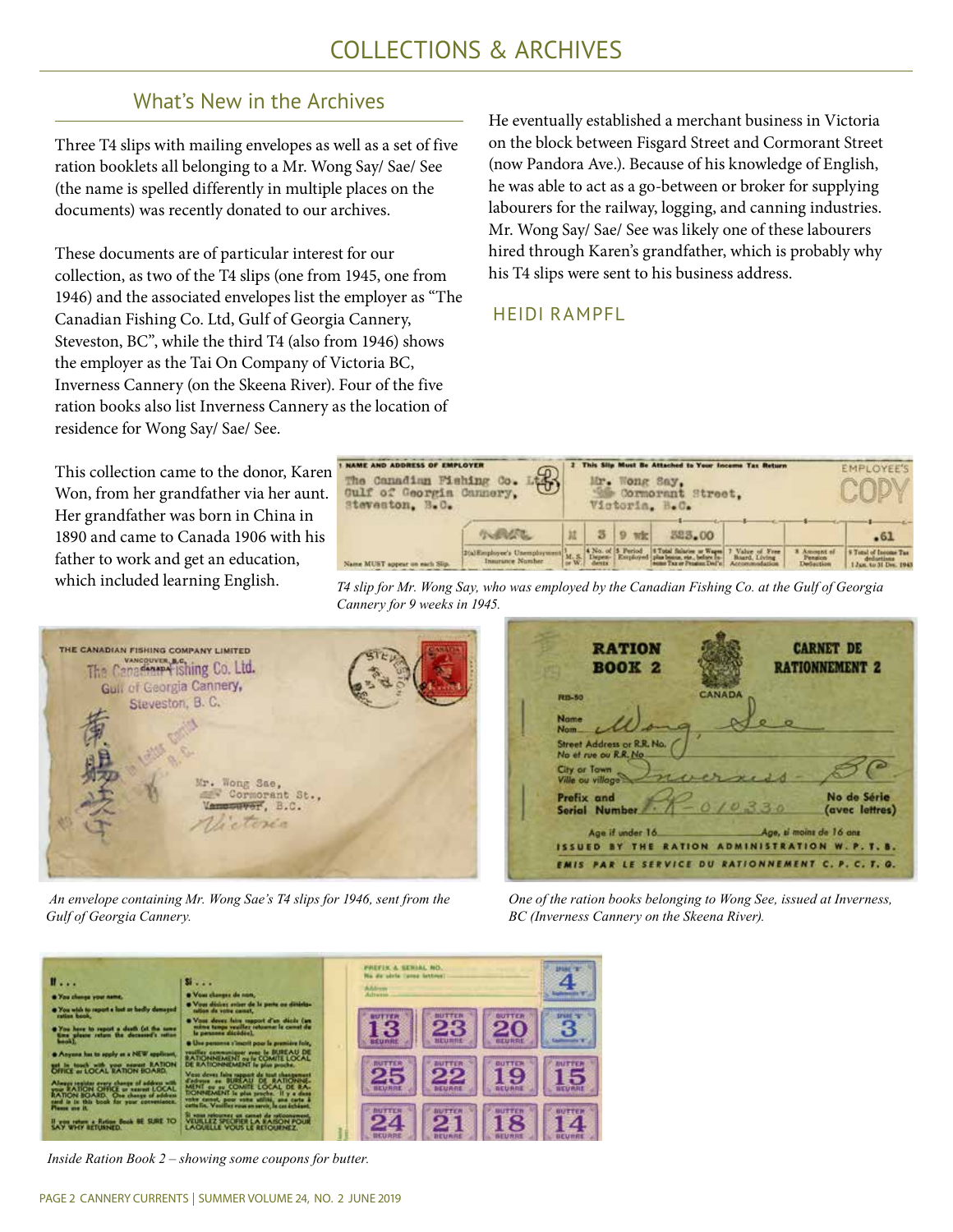# PUBLIC PROGRAMS

## The Cannery Cat's Collection and our Youth Leaders

Many of our members have already been to view *The Cannery Cat's Collection*, our newest temporary exhibit celebrating the Cannery's 125th Anniversary. The exhibit showcases the work of three of our Youth Leadership Volunteers who participated in every step of the process to create the exhibit.

This is the second year of the Society's Youth Leadership program, which received a 2-year jump start grant from the Richmond Community Foundation. The program provides skills training

and leadership to local high school students over an 8-month period. During the second half of the program, the students complete projects to gain hands-on experience in the heritage sector.



*Youth Leadership exhibit team (L-R): Hayley, Nadya and Andy.* 

#### This past spring,

Collections Manager Heidi Rampfl and I worked with Andy, Hayley, and Nadya, to build *The Cannery Cat's* 

*Collection* exhibit. The student volunteers attended 8 sessions during which they participated in writing the exhibit plan, selecting the artifacts and photographs to display, writing the exhibit text, planning the case layout and label design, and installing the exhibit.

As the weeks progressed, Andy, Hayley, and Nadya gained skills related to the care and handling of historic collections and exhibit design. The students also gained an appreciation for cultural significance of the Gulf of Georgia Cannery's rich history.

Heidi and I are immensely grateful for the students' contributions to this exhibit process. Andy, Hayley and Nadya each brought great ideas and enthusiasm to the entire exhibit process. *The Cannery Cat's Collection* will be on display until the end of 2019.

#### SHANNON KING



*Close-up of artifacts selected for The Cannery Cat's Collection.*



*Volunteer Coordinator Tara on one of three heritage excursions with the Youth Leaders (from left to right): Tara, Jason, Hayley, Andy, Michelle and Hania (not pictured: Nadya). Michelle worked with Events Coordinator Trish Falkstone as an Event Volunteer, designing a kid-friendly bowling activity for our Easter at the Cannery event.*



*Youth Leader Hania (pictured above at the Society's outreach booth for Richmond School District's Science Jam) and Jason (photographer of this photo and many more which were used in Society blogs), volunteered their time as the Marketing team, working with the Cannery's Marketing and Visitor Services Manager, Mimi Horita, to create content for the Society website and social media accounts.*